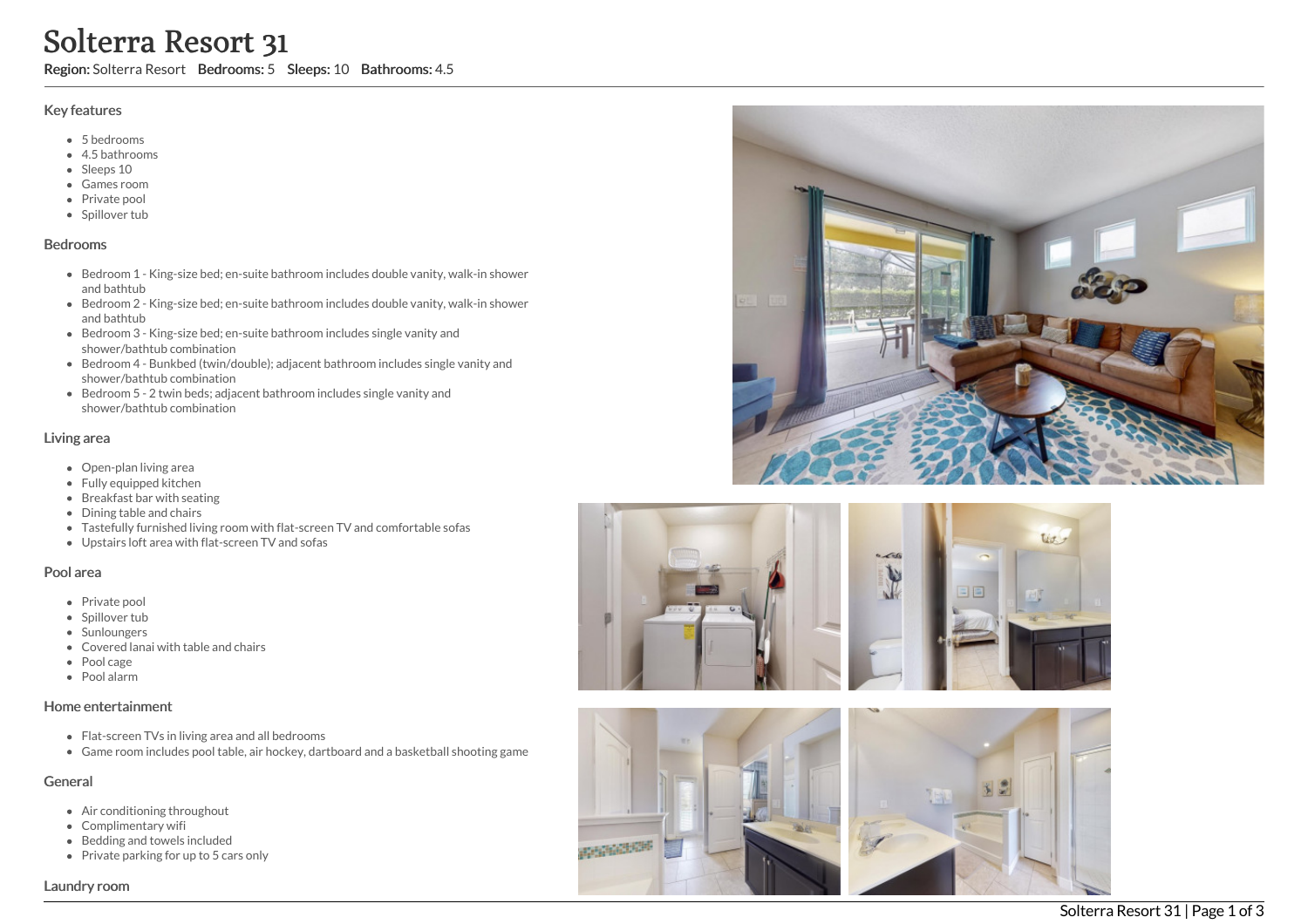- Washer and dryer
- Iron and ironing board

# Children's equipment available for hire

- Crib
- Stroller
- High chair
- Pack and play